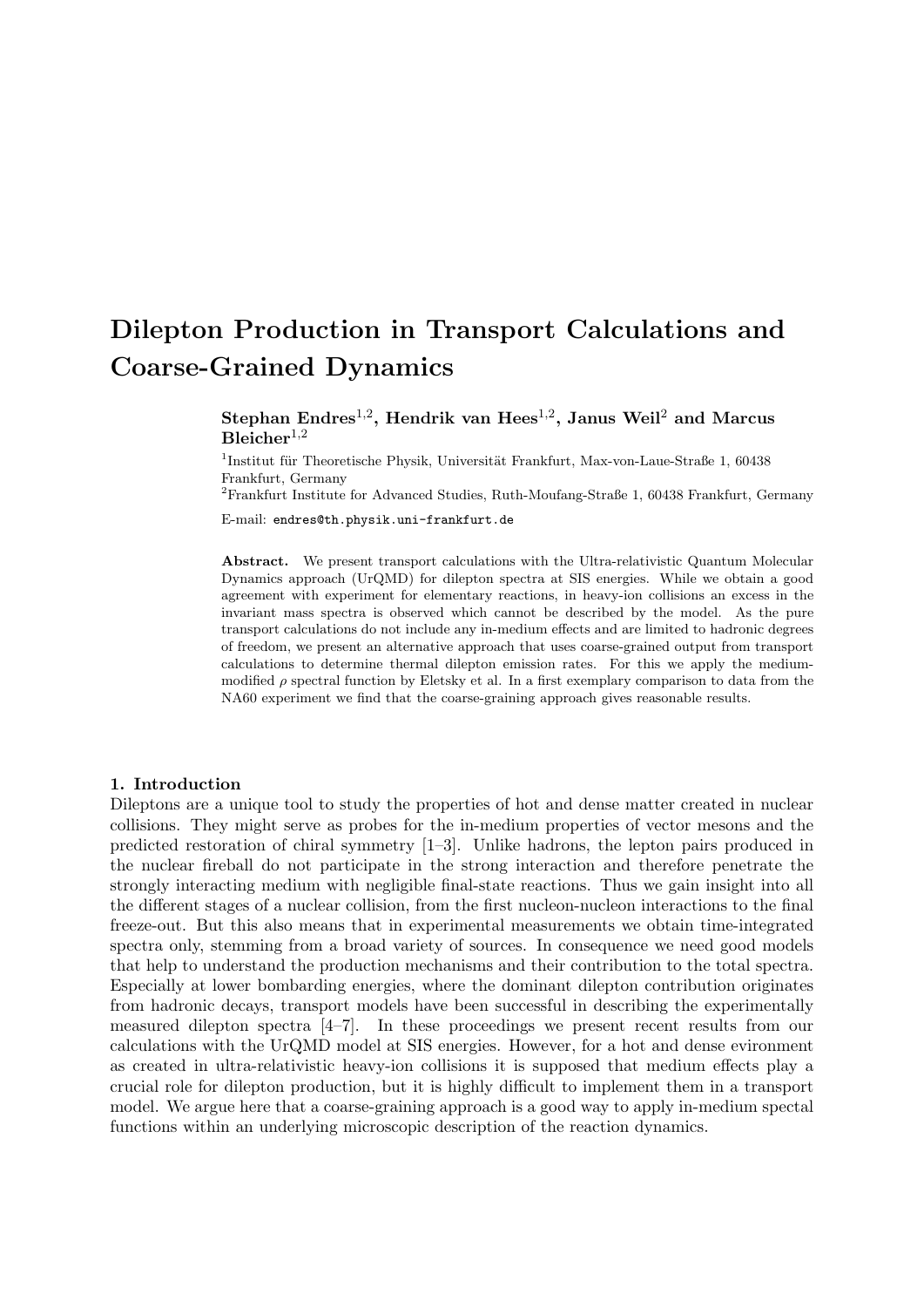

**Figure 1.** Invariant mass spectra for  $p+p$  at 2.2 GeV (left) and  $Ar+KCl$  at 1.756 AGeV (right) obtained with the UrQMD transport model. The results are corrected for the HADES acceptance and compared with data from the HADES Collaboration [16, 17].

## 2. Transport Approach

For our calculations of dilepton spectra we use the Ultra-relativistic Quantum Molecular Dynamics model (UrQMD), which is a hadronic non-equilibrium transport approach and includes all baryons and mesons with masses up to 2.2 GeV [8–10]. In this model the production of resonances takes place either via inelastic collisions or the decay of higher resonances. As dilepton-production channels the Dalitz decays of the  $\pi^0$ ,  $\eta$  and  $\omega$  meson and of the  $\Delta(1232)$ resonance are included, as well as the direct decay channels of the  $\omega$ ,  $\rho$  and  $\phi$  vector mesons. The Dalitz decays are treated in a two-step process, first the decay into a virtual photon and as second step the electromagnetic conversion into a lepton pair. In contrast to previous calculations we now apply the newer parametrization for the radiative decay width of the  $\Delta(1232)$  by Krivoruchenko [11]. Dalitz decays of other baryonic states than the  $\Delta(1232)$  are not treated explicitly, but these resonances contribute to the dilepton spectra via their decays into light mesons. For further details on dilepton calculations with UrQMD we refer the reader to [6, 12]. There are several parameters that strongly influence the dilepton production within our model: Especially the number and types of baryonic resonances which are included, their production cross-sections and their branching ratios into light mesons. These parameters have to be adapted to experimental constraints. However, in case of the resonance production cross-sections the data to experimental constraints. However, in case of the resonance production cross-sections the data<br>are very limited, and almost no information is available in the HADES energy regime up to  $\sqrt{s} =$ 3 GeV [13]. The situation is not better for many decay-branching ratios: When comparing the results of different partial-wave analyses one finds big differences as well [14,15]. We reevaluated all the available data and adjusted some of the branching ratios and  $N^*$  and  $\Delta^*$  production crosssections within the model to get the best possible consistency with the available experimental data, e.g. the inclusive and exclusive resonance procuction cross-sections.

The results presented in Figure 1 show the invariant mass spectra of dileptons produced in proton-proton reactions at 2.2 GeV (left plot) and in Ar+KCl at 1.756 AGeV (right plot) compared to HADES data [16, 17]. We see that the description of elementary reactions is in a good agreement with experiment, while in the larger system Ar+KCl we find on the one side that the  $\rho$  contribution in our calculation overshoots the data in the pole mass region and on the other hand that the experimental results show an excess between 150 and 500 MeV mass which is not reproduced with our model. There may be several possible explanations for this excess, e.g. bremsstrahlung effects or medium modifications of the vector mesons. However, a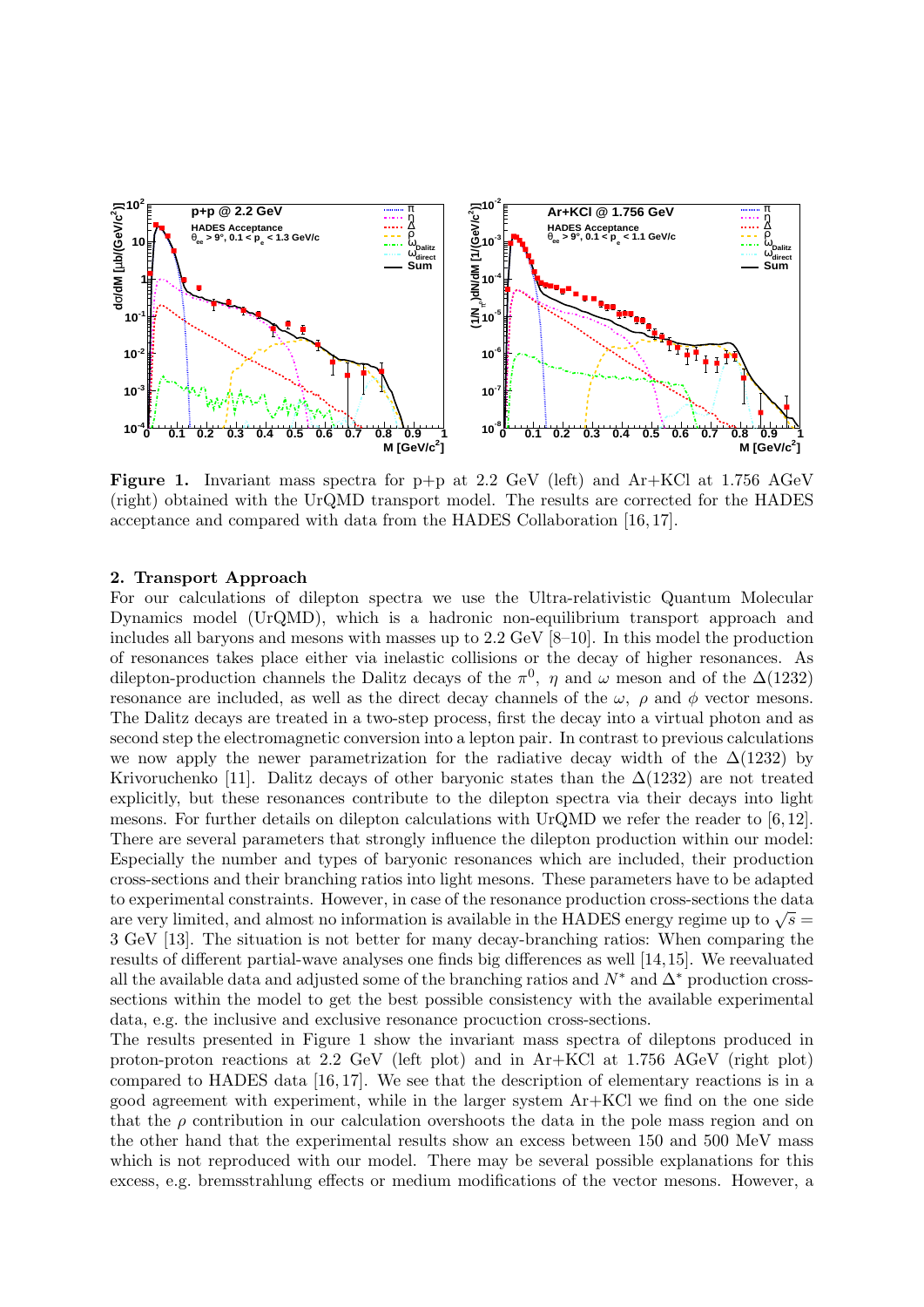

Figure 2. (Left) Longitudinal profile (i.e. along the beam axis) for the energy and baryon desities in a central In+In collisions at 158 AGeV, as obtained from the coarse-graining of UrQMD events. The values here are given in units of the nuclear-matter ground state energy and baryon densities. (Right) The same plot but for the transverse energy and baryon densities.

different study with the GiBUU model [18], which includes the bremsstrahlung contribution in soft-photon approximation, still underestimates the yield in this low-mass region [19].

# 3. Coarse-Graining Approach

It is important to note that our present transport calculations do not include any kind of explicit in-medium modifications (besides reabsorption and rescattering, which are dynamically implemented). For an entirely proper calculation it would be necessary to include off-shell effects and multi-particle interactions, which is a highly non-trivial challenge. Another problem arises at higher bombarding energies, where dilepton emission from thermal radiation comes into play, as the UrQMD model only includes hadronic degrees of freedom. One method to avoid these problems is the integration of dilepton radion from an intermediate hydrodynamic phase within a hybrid model, using in-medium dilepton rates [20]. In the following we sketch a different approach that uses coarse-grained transport dynamics instead of hydrodynamics to calculate in-medium emission rates. A similar procedure was first proposed in [21].

As first step we put the UrQMD output on a 3+1 dimensional space-time grid and determine baryon and energy density for each cell as an average over several hundred events. Assuming thermal equilibrium we transform into the local rest frame of the cell, according to Eckart's definition that requires the net baryon flow to be zero. Then we apply an equation of state to extract temperature T and baryon chemical potential  $\mu_B$ . For SPS and higher energies we use a chiral equation of state which includes chiral symmetry restoration and a deconfinement phase transition. It shows a crossover between the hadronic and QGP phase with a coexistence region [22].

Assuming vector meson dominance we can calculate the equilibrium  $l^+l^-$  emission rates per volume and momentum in each cell according to [2] as

$$
\frac{\mathrm{d}^{8}N_{V \to ll}}{\mathrm{d}^{4}x \mathrm{d}^{4}q} = -\frac{\alpha^{2}m_{V}^{4}}{\pi^{3}g_{V}^{2}} \frac{L(M^{2})}{M^{2}} f_{B}(q_{0};T) \operatorname{Im} D_{V}^{(\text{ret})}(M,q;T,\mu_{B}), \tag{1}
$$

in terms of the imaginary part of the meson's retarded propagator  $\text{Im } D_V^{(\text{ret})}$  $V^{(\text{ret})}$ . Here  $L(M^2)$ accounts for the lepton phase space and the function  $f_B$  is the Bose-Einstein distribution. As the largest in-medium contribution is expected to stem from the  $\rho$  meson we concentrate on this contribution in our considerations. For a complete study it will be necessary to include the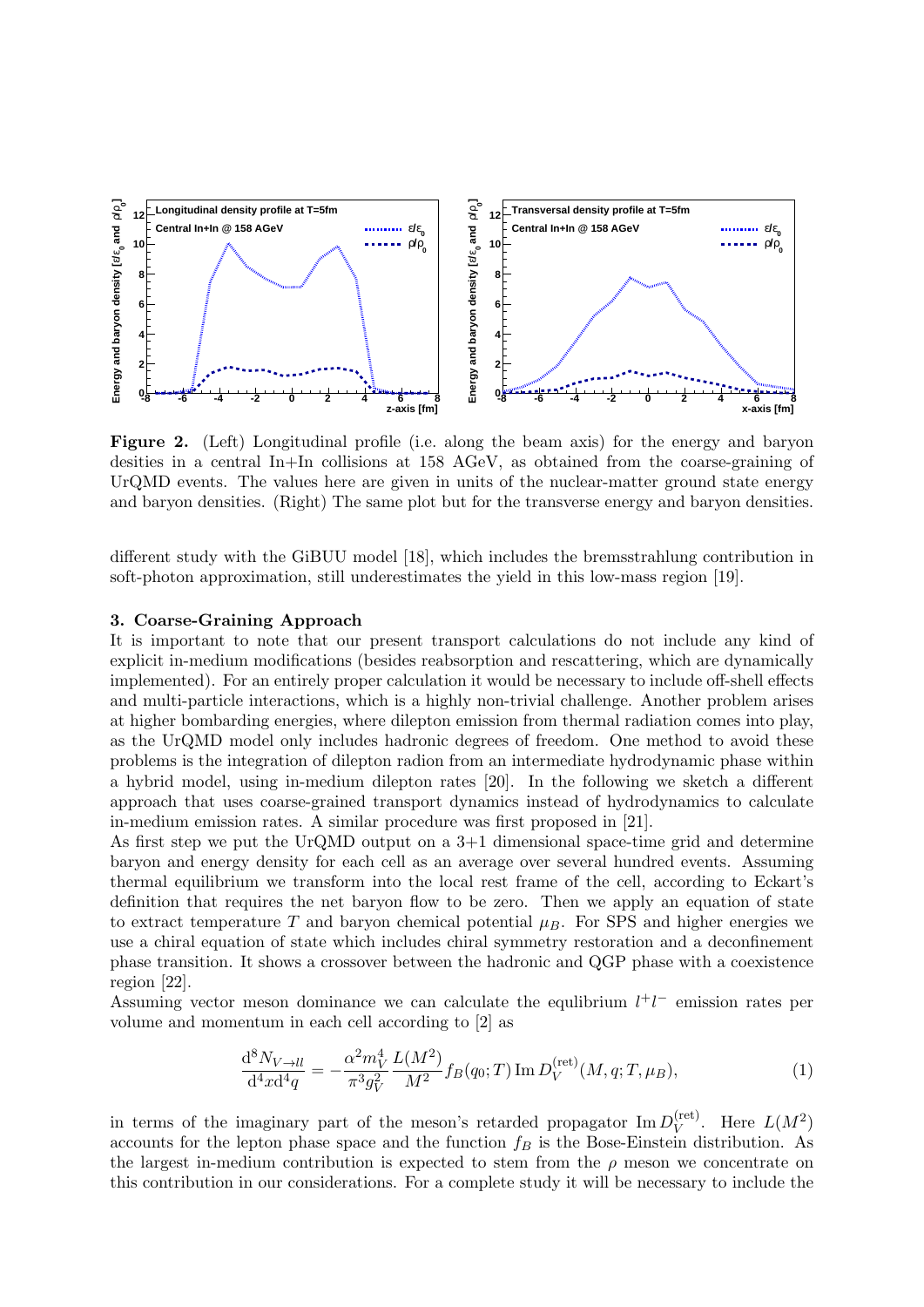

Figure 3. (Left) Time evolution of the baryochemical potential  $\mu_B$  and temperature T for a central cell in our grid of In+In collisons at 158 AGeV as obtained with a chiral equation of state. (Right) Dimuon excess spectrum from coarse-grained dynamics for In+In at  $E_{lab} = 158 \text{ AGeV}$ with  $dN_{ch}/dy = 120$ , here in the  $p_t < 0.2$  GeV region. The in-medium  $\rho$  and, for comparison, the pure vacuum contribution are shown. The results are compared to NA60 data [26].

in-medium modifications of the  $\omega$  and the  $\phi$  meson, too.

Regarding the  $\rho$  in-medium spectral function several approaches exist, relying either on calculations from hadronic many-body theory or on empirical scattering amplitudes obtained from experiment. Here we apply the description by Eletsky and Kapusta [23], which uses experimental data in linear density approximation to include the scattering from pions and nucleons in the vector meson's retarded self-energy, i.e.  $\Sigma_{\rho} = \Sigma^{vac} + \Sigma^{\rho N} + \Sigma^{\rho \pi}$ . These additional effects on the self energy result in a broadening of the spectral width in a hot and dense medium. At high collision energies, is is not sufficient to look only at the modifications of the vector mesons, but also additional thermal sources must be taken into account. If a deconfined phase is created during the heavy-ion collision we will also find a contribution from  $q\bar{q}$  annihilation in the Quark-Gluon Plasma. The rates can be calculated using the electromagnetic cross-section for the annihilation of a quark-antiquark pair into dileptons [24]. Similarly we expect multiparticle interactions in the medium. While two-pion interactions are included in the  $\rho$  spectral function, it has been shown that also four-pion reactions play a crucial role for the production of lepton pairs [25]. However, as these contributions will become dominant only above 1 GeV in the invariant mass spectra we postpone a detailed study to a future work.

The advantage of the coarse-graining approach described above is that we can simulate a realistic evolution of temperature and baryochemical potential during the nuclear collision related to the underlying microscopic dynamics. This is an important aspect as only a reliable description of the different stages enables to understand the role of the different dilepton-production channels. To check our approach we make a first comparison with NA60 data on dimuon production in In+In collisions at 158 AGeV [26]. In Figure 2 the longitudinal and the transverse profile of energy and baryon density ( $\epsilon$  respectively  $\rho_B$ ) are shown, resulting from the coarse graining of central UrQMD events at  $t = 5$  fm after the beginning of the collision. At this time the nuclei have already passed through each other as indicated by the two peak structures in the profile along the beam axis. In the center of the collision we find a hot and dense region with values of  $\epsilon$  and  $\rho_B$  reaching up to several times the ground-state densities. The resulting time evolution of temperature and baryon chemical potential is shown in Figure 3 (left), here exemplarily for a cell at the center of the collision. The baryon chemical potential decreases very fast after the beginning of the collision and then remains at a level of 300-400 MeV, while the temperature shows an initial peak around 250 MeV followed by a cooling down to around 100 MeV at  $t =$